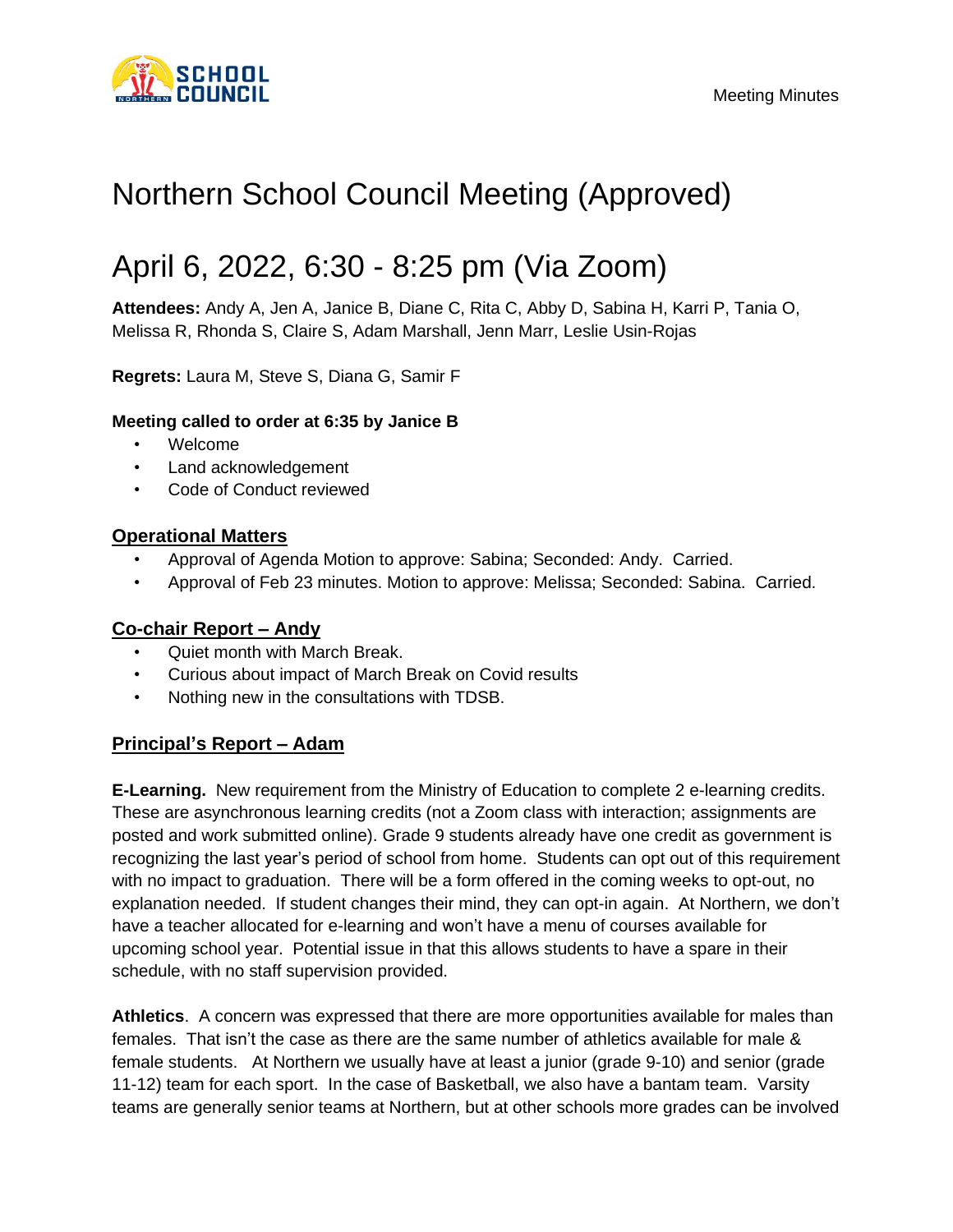

depending on the interest from the student body. This year, the only two sports that didn't run were Curling (facility issue) and Golf (no staff sponsor).

**Parent/Teacher Interaction**. Will there be opportunity to get meet face-to-face? School is looking at upcoming events as opposed to starting with parent/teacher interviews. Parents can come to the school to watch sports and can make appointments to meet teacher in person.

**Assembly**. First big assembly since start of Covid is being held on April 28. It will focus on the Holocaust and geared to Grade 10 students.

**Perspective on Covid now.** Adam is feeling less stress as less time is devoted to COVID management with no QR code checking in the morning and no individual letters at night. That said, cases are up board wide. It is becoming more frequent to hear of cases. Happy about students being able to restart 'normal' things.

**Student Fees**. A request went out earlier in the year through the weekly bulletin asking for \$50 from families to cover Student Activity Fees. So far, 652 families made a payment for a total of \$32600. Yearbook costs are just over \$32000 which means there would be no money left for other student activities. This raises the question if we should be producing yearbooks. The school is covering the cost of yearbook this year so SAC has an operating budget. The intention is that everyone gets a yearbook. For reference, \$35 of the \$50 fee is for yearbook. The minimum order for cost effectiveness is 1200 yearbooks. Discussion of a digital copy in future years to save cost.

There are 1811 students enrolled at Northern. While we don't expect everyone to contribute, having more contributions means there would be more budget for activities and SAC to work with. Will add the request back to the next few bulletins. Council suggested that a designated email with an explanation of what Student Activity Fees covers be sent to parents.

**Commencement.** It will be held June 29<sup>th</sup> 1pm at Convocation Hall at University of Toronto. Interested in hearing feedback on suggested cost of \$55/graduate for gowns, programs etc. This cost can be reduced if the ceremony is held at Northern but not everyone can fit in the auditorium. Is the expense warranted to hold the ceremony at U of T? Please send thoughts to the School Council chairs.

**Prom.** It will be held Friday May 27<sup>th</sup> at Arcadian Court. Doors will open at 6pm and it will be a personal choice to wear a mask. There will be a Smart Risk assembly held for prom in advance.

**2021 Graduates – Yearbooks + Diplomas**. Composite was done but virtual school students were unintentionally missed. The composite is being corrected by Edge Imaging. New versions will be available for all graduates. Students can come in and pick up now that restrictions are lifted.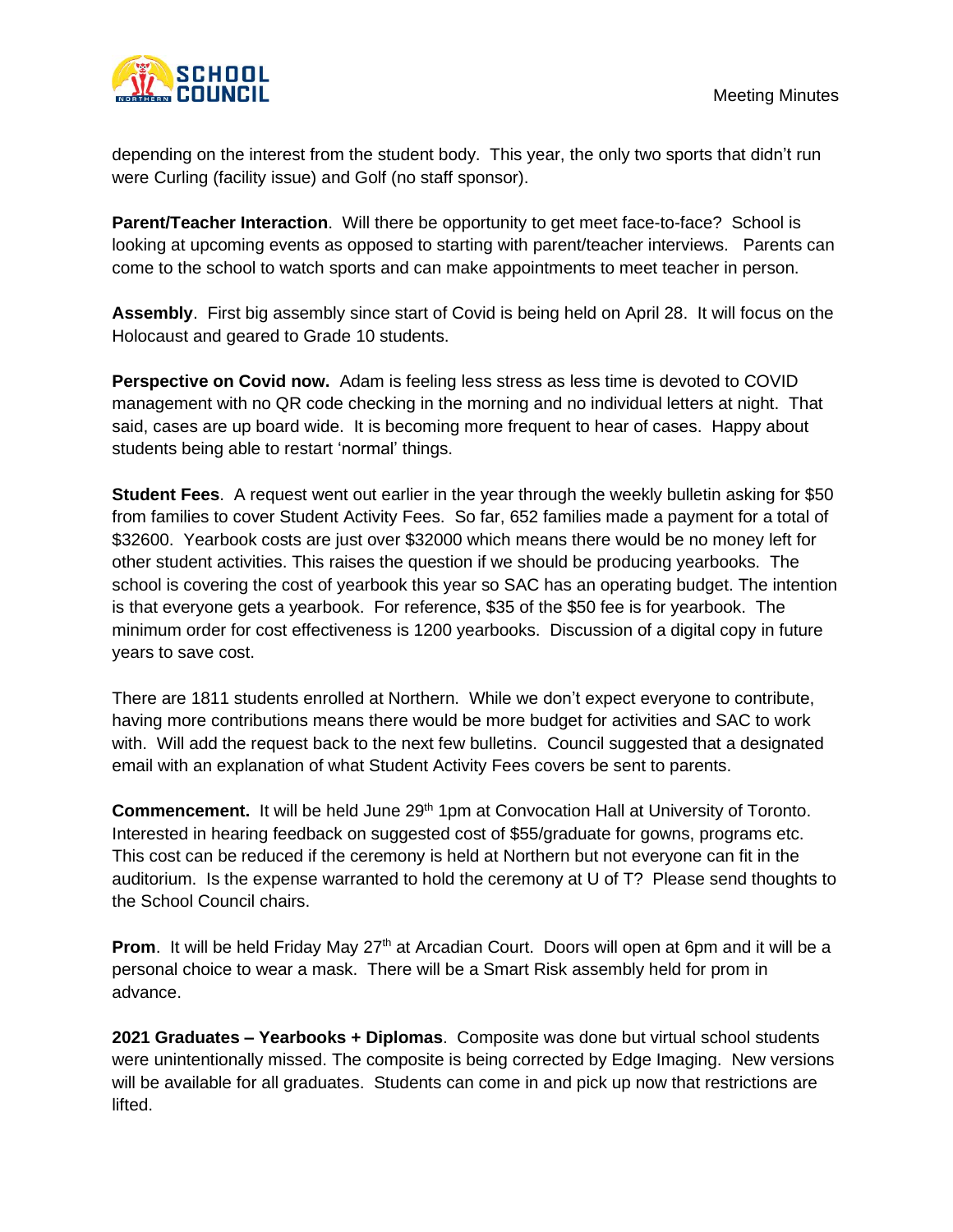

**Track & Field**. The Athletics Head has created a website. Watch the weekly bulletin for the link, and NSSAir announcements.

Staffing Allocation. Northern will receive it April 7<sup>th</sup>. This leads to teachers being allocated to classes. There is a large Grade 9 class coming to the school. 519 kids which is higher than predicted. The largest class up till now has been 480. The gifted program has extended 90 offers and 65 have accepted so far.

**Robotics Club**. They are competing in Hamilton this weekend and then will be at Provincials next weekend. A big thank you to Stephen Wong who has given up a lot of his personal time to get this club to where it is now.

**Incoming Grade 9 students.** There will be a Welcome night, in person, in June.

**Closing Exercises**. Will get to do.

**OSSLT Evaluation**. To accommodate the writing of this for semester two students, the schedule will be adjusted for 4 days. Watch the bulletin for details.

**Credit rescue days**. These will be held on April 11<sup>th</sup> & April 20<sup>th</sup>

**Elevator Project**. Progress is being made with the staging process beginning. Expect to have them up and running in September.

**Conversation Starters**. This is a new inclusion in the weekly bulletin, stemming from the hate incident at the school. Many parents contacted the school to express they were afraid to send their child(ren) to school after this incident. Many groups were offended. Felt it wasn't enough to say we are working on it and felt a personal obligation to address it.

**Masks.** Mask wearing has decreased since March Break. Estimated approximately 70% of the student body was wearing them post March Break. Now a couple weeks later, that is closer to 50%. It is not a requirement to wear one.

## **Lauren – Model UN Club Presentation**

- Northern has a Model UN (MUN) club, where each member become a delegate.
- Members have to network, engage in collaboration to find creative solutions to real world problems.
- The club is a group of passionate students who like working together to find solutions.
- Recipient of \$950 of School Council support to attend events including three conferences. The club was successful at these events. It was the first time attending the UTMUN conference and came away with awards (Best Delegates, Best Small Delegation).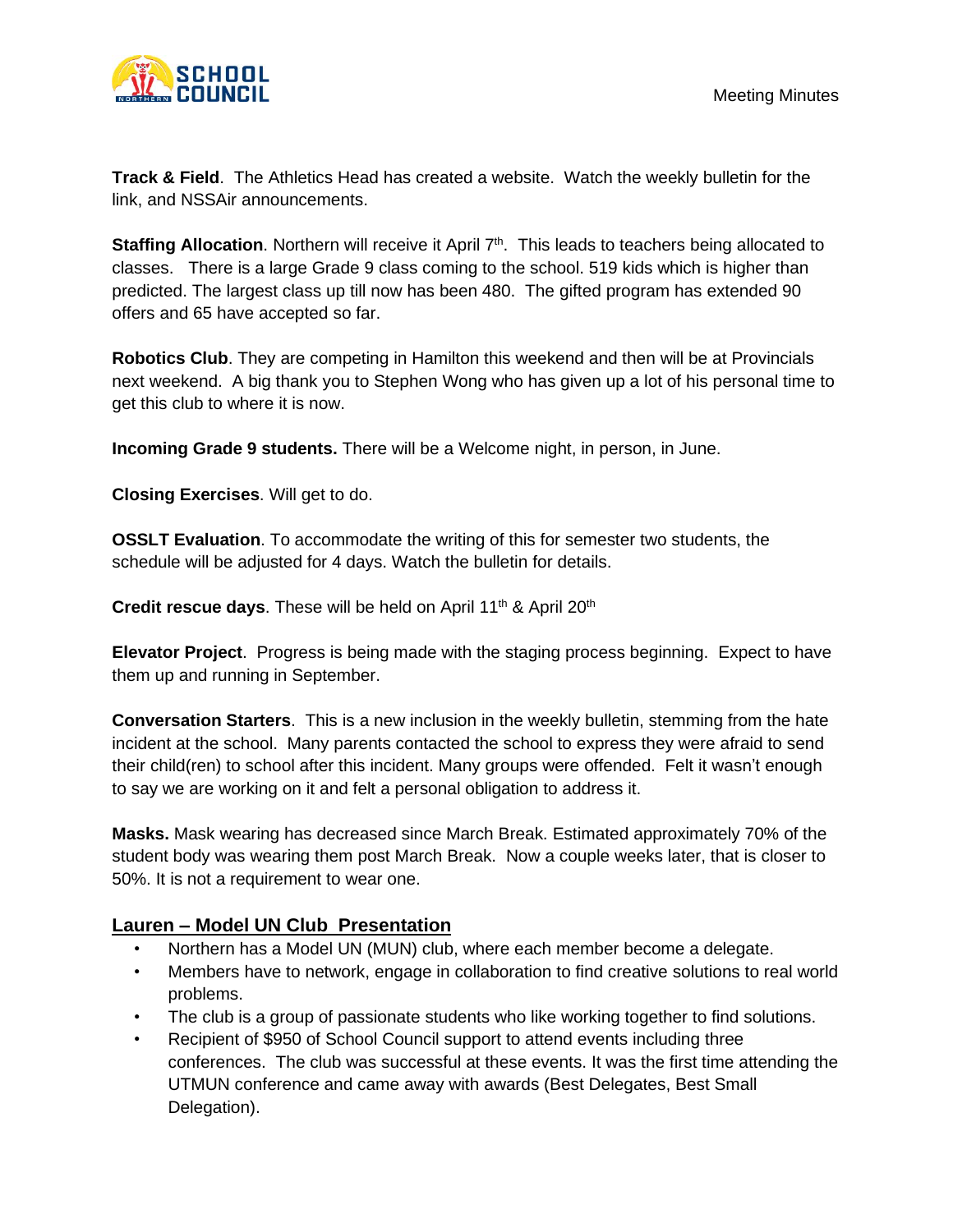

- Hosted 3 crisis committees, which involves developing solutions in progressing crisis situations.
	- o Halloween Graveyard
	- o Winter Wonderland
	- o Historical Valentine
- Why MUN?
	- $\circ$  Helps students learn about world events in an inclusive manner. Active mind-set to problem solve vs. being passive listeners
	- o Hone public speaking
	- o Team building
- Thank you for support for funding.

Next month: Robotics club to present.

## **Subcommittee Updates**

**If you are interested in joining a subcommittee, please visit our website to learn more or reach out to School Council via email ([nss.school.council@gmail.com](mailto:nss.school.council@gmail.com)).** 

## **Treasurer's Report – Sabina**

- Total cash on hand is \$21,613 after disbursing \$8,628 for the current year to date and we will likely underspend as funding requests are lower than expected
- School Council sent out communications in the fall requesting parent donations for the current 2021-22 year at a suggested gift amount of \$55. We received \$13,175 from parents:
	- $\circ$  206 parent donations were received (about the same number as the prior year)
	- $\circ$  The average gift amount is \$64 and the range of gifts is between \$25 to \$175.
- Council plans to have a minimum cash balance of \$2000 at the end of the year and so we have approximately \$19,000 left to spend for the year.
- The current version of the budget has planned expenditures of about \$20,825 based on minimal communications with NSS club and association staff advisors. For the most part the budget is a carryover budgets from prior years.
- Planned expenditures are subject to change and should be thought of as budget placeholders only.
- No new funding requests have been received.
- There is money to spend. Andy offered to visit Senate and SAC again to see if there are any other spending requests. Janice asked about the option of helping subsidize yearbooks. Adam suggested the idea of purchasing cameras for the yearbook club while keeping the yearbook purchase with the school budget.

## Discussion.

Rhonda raised a question about the wording "Current version of the budget has **planned** expenditures". Suggested that "planned expenditures" be changed to "budgeted expenditures" for accuracy. Will ask for Steve's input on this.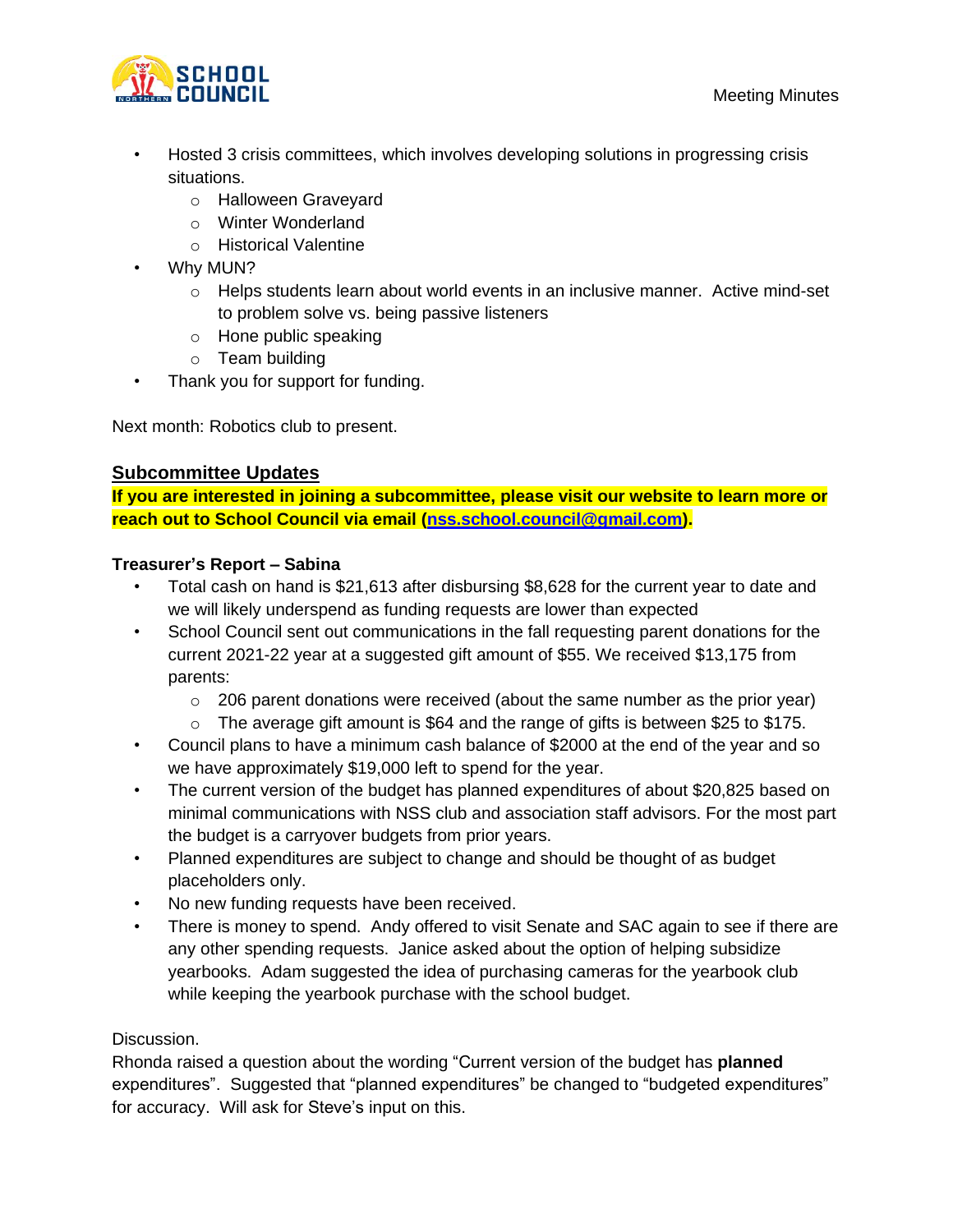

#### **ARC – Tania**

We were pleased to have had a successful presentation on March 1 titled, "What Do You Do When Learning Is Hard?". The speakers, Susan Schenk of Shift Your Thinking and Dr. Todd Cunningham of Bright Lights Psychology Clinic, spoke about the emotional and clinical impacts of learning differences and how to address them. Thank you to Monica Tynan Day for her contribution to publicize the event widely through various channels to elementary, middle, and secondary schools. We had attendance from 13 schools in total.

The recording and slides, which list many free resources within and beyond their organizations, are now posted on our website. We look forward to further developing our relationship with these organizations in the future, through speaker sessions for parents and students, as well as moderated student-only sessions on topics like, Homework and Organization, Accommodations, School and Stress, Tech Coaching, and Freedom from Shame.

We also highlighted a conference that is happening this week, "The Bright and Quirky Child". It is a free conference featuring many experts in the field of giftedness and 2e (twice exceptional) needs. To hear the final two days of speakers, click here: https://brightandquirky.com/summit-2022/

As part of supporting parents of students with special education needs with quality resources, we will be requesting additional School Council funding for purchasing recordings from annual summits like The Bright and Quirky Child and Shift Your Thinking to post on the website for Northern parents to access for free.

We had two meetings planned for April and May, but we have decided to consolidate them into one social on May 5 at 7pm at a local pub near the school. Look for more details in Adam's bulletin and School Council emails. All parents are welcome to join that, and any of our events. We'd be glad to meet you!

Janice attended the March 1<sup>st</sup> presentation and thought it was very well run and informative. Thank you to the ARC for all the work in making it happen.

#### **Education Committee – Melissa**

As mentioned at the last meeting, SEAC is continuing to focus on 7 key areas which include: Primary IEPs (not to eliminate IEPs for Grade 1/2), delays in assessments for IEPs and IPRC's (asking for data), SEAC access to data relating to ONSIS, SEPRCs (SEPRC's have been closed by the Board; SEAC has asked for a reversal), reinstate itinerant teachers' input into DHH IEPs, ADHD (passed a motion to ask for more support officially for ADHD since ADHD is not listed in legislation), communication/information sharing between TDSB and SEAC and special education review policy.

There has been an Effective Practices Working Group formed within SEAC.

Melissa delegated at the last PSSC (Program and School Services Committee) meeting. She presented 5 minutes of comments regarding the motion from SEAC to reinstate SEPRC's (this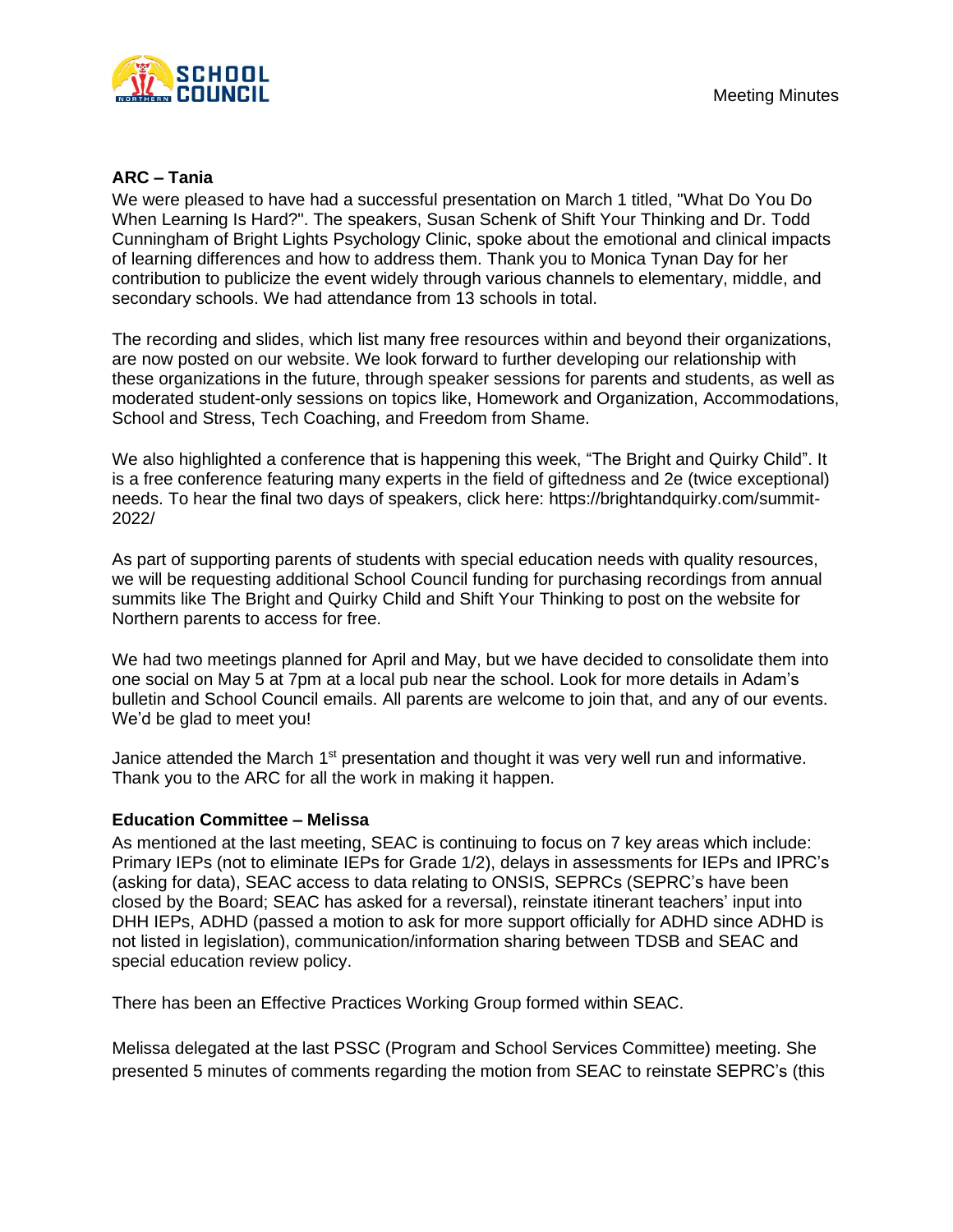

is an IPRC for students who haven't yet entered TDSB). The topic has been referred back to staff and will see if progress is made or if it get buried.

This is Melissa's last year at Northern. She will no longer lead the Education and Gifted committees but will remain on SEAC as her seat is based on the association she represents. reps.

## **Gifted Advisory Committee – Melissa**

The Gifted Advisory Committee (GAC) hosted a well-received presentation on April 5<sup>th</sup>. The guest speaker was Lionila Liko, a former Northern teacher who spent 30 years at Northern, 16 years as the Gifted Curriculum leader. More than 200 people requested link.

For the next speaker, looking to focus on either Adolescent Substance Use or Mental Health. This will be open to anyone from NSS or elsewhere. Look to the weekly bulletin for details.

Through SEAC, Melissa provided a 65-page review on TDSB's gifted education. Included was feedback and suggestions. A reply was finally received, and she is now working with a centrally assigned principal to begin implementing in the Special Education Plan. Hoping to have progress soon but can be slow.

#### **Website – Tania**

We have been making changes to the website throughout this year to increase readability and relevance of our content. As we consider our final upgrades next month, we'd like to have parental feedback to guide our changes.

Poll:

1) I visit the website: weekly monthly as needed never

2) What prompts you to visit the website? Adam's email School Council email Mention from friend **Other** 

3) I look for information on: events/speakers/recordings schedule changes parent tips Northern news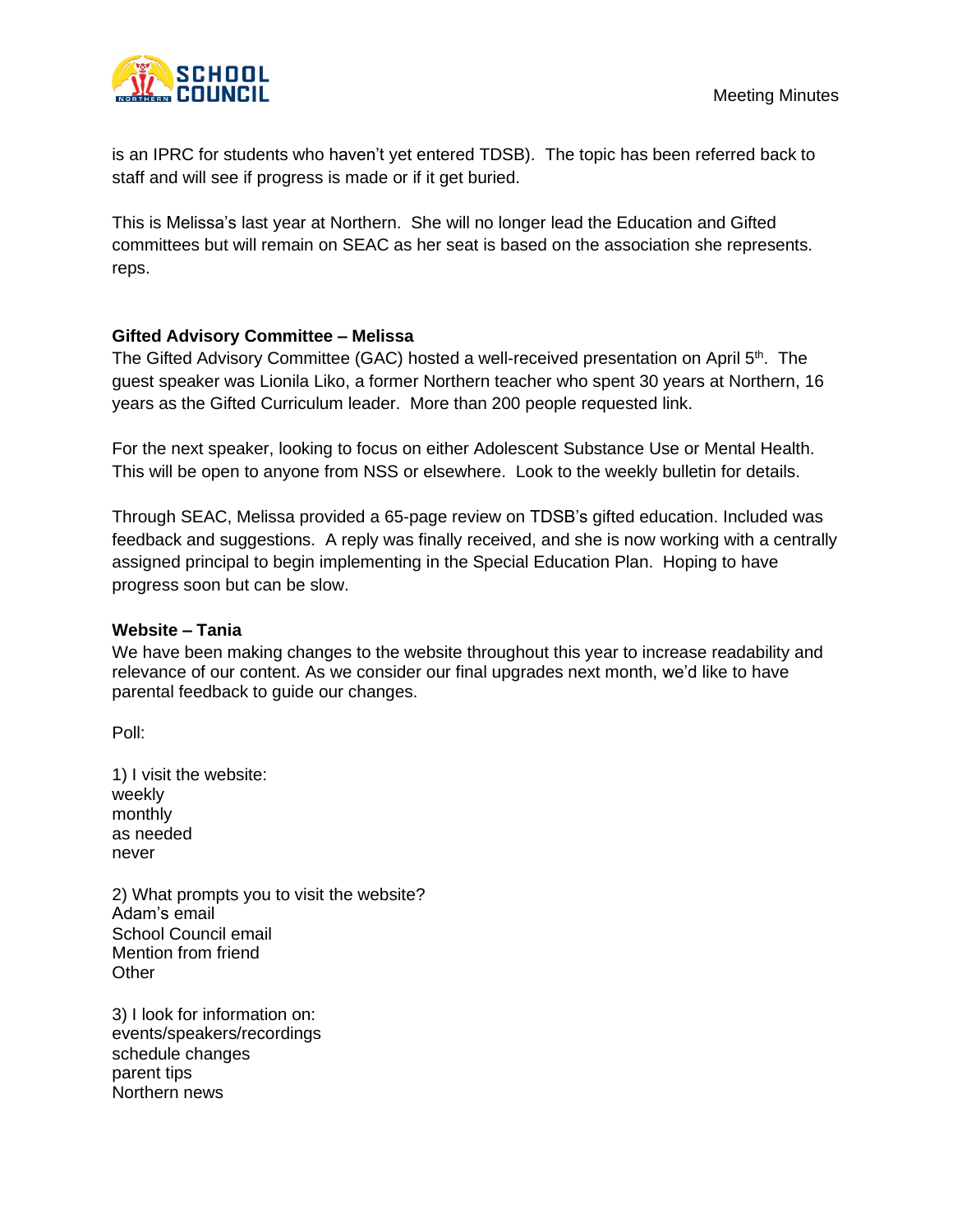

academic help

4) I have found these pages helpful: Homepage What's On Inside NSS Beyond NSS Academic Support Wellness

5) I'd like the website to include more information on: extra-curriculars volunteering contact info and guidelines for staff, admin school policies (absences, student fees, lunch, etc) Grade 9 Tips - how to get involved, oriented post-secondary planning, scholarships

Meeting attendees had the option to complete this poll and a link will also be included in the weekly bulletin to offer it to the wider parent community.

## **New Business**

**Bylaws Update - Janice** TDSB is standardizing Council bylaws across all schools. There are some elements that need to be inserted into our bylaws. These three new bylaws will be voted on at the May meeting for inclusion.

## **Website Committee Motion - Tania**

- The vote at the last meeting for the guidelines presented was close 7-6. This is not decisive and imbeds division in Council.
- The committee has concerns on how workable the guidelines are and think they add confusion.
- We drafted a new version that we think is more flexible and workable which follows.

## Statement of Intent for the Northern School Council Website

To add value, we believe our website should not simply be a duplicate of other TDSB websites or an impersonal spot to post our agendas, minutes, and budget. While there are many valuable TDSB links and facts that we include, we believe the School Council website should also include original material that supplements the TDSB's work and present content "for parents, by parents". As such, we welcome ideas from all parents at Northern and post material that we imagine will be helpful to a population in the school in as neutral and factual a manner as possible. At all times, we will work in a collaborative, respectful manner with TDSB staff, students and parents.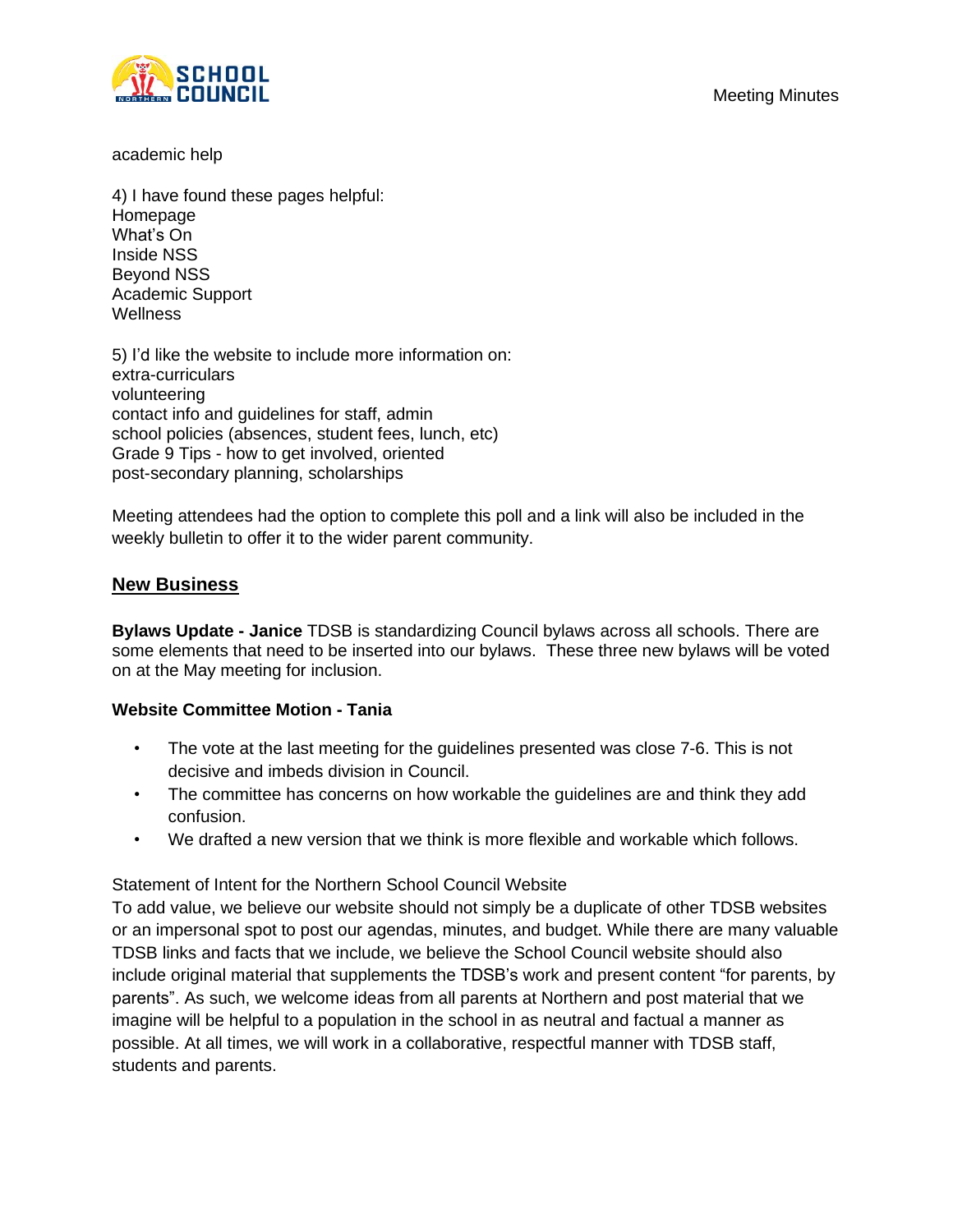

Revised Guidelines for the Northern School Council Website To support our statement of intent, these are our operating guidelines for what is posted:

1. To support the TDSB mandate for equity, we will seek to present resources to parents that are free or low-cost. Specifically, our website will not highlight for-profit companies individually for an extended time period, which we understand to be the intention behind the TDSB regulations for marketing.However, it is understood that there are times that individuals or non-for-profit and for-profit organizations that offer services that support students may have their contact information or websites posted on nsscouncil.com.

2. To ensure accuracy, if there is information relating to activities at Northern that are not copied from TDSB sources, we will review the information with the School Council teacher or staff representative before posting.

3. There may be times that parent voice will differ from the TDSB administration, staff, or students. In those cases, parent opinions may be expressed with the following guidelines:

- they are clearly labelled as opinions of parents at Northern;
- they have been presented to Council for approval/negative option. Only those with a majority of support from parent members will be posted;
- these opinions may be presented by any parent at Northern Secondary for consideration in posting.

## Motion:

Be it resolved that this Statement of Intent and Revised Guidelines be adopted as the framework and guidelines for operating the School Council website going forward, and replace the Review Process for Website Content that was approved in the February 23 meeting.

Motioned by Tania; Seconded: Diane; Carried.

## **Discussion**

Andy. (stepped down as chair, Janice remained as chair). Presented concern about promoting certain companies or services. The TDSB Advertising guidelines prevent anything of this nature, especially services that are in competition with TDSB. Also talked about posting opinions on the website. Need to remember that council is representative of all parents, not just the elected members. When opinions are of the nature that it causes concern or conflict with community, believes have to go to full parent community for their review. Questioned who makes the decision on where they should be communicated.

Karri. Aim of the website is helpfulness. Suggested we need to back up and consider the impact of the Advertising guidelines on the whole picture. What do we do about presenters who put their names on slides? Or seminars that have a fee associated with them? Should those be included on the website?

Tania. The council is made up of elected representatives of parent body, so we do represent the community. Any parent can be elected as a rep.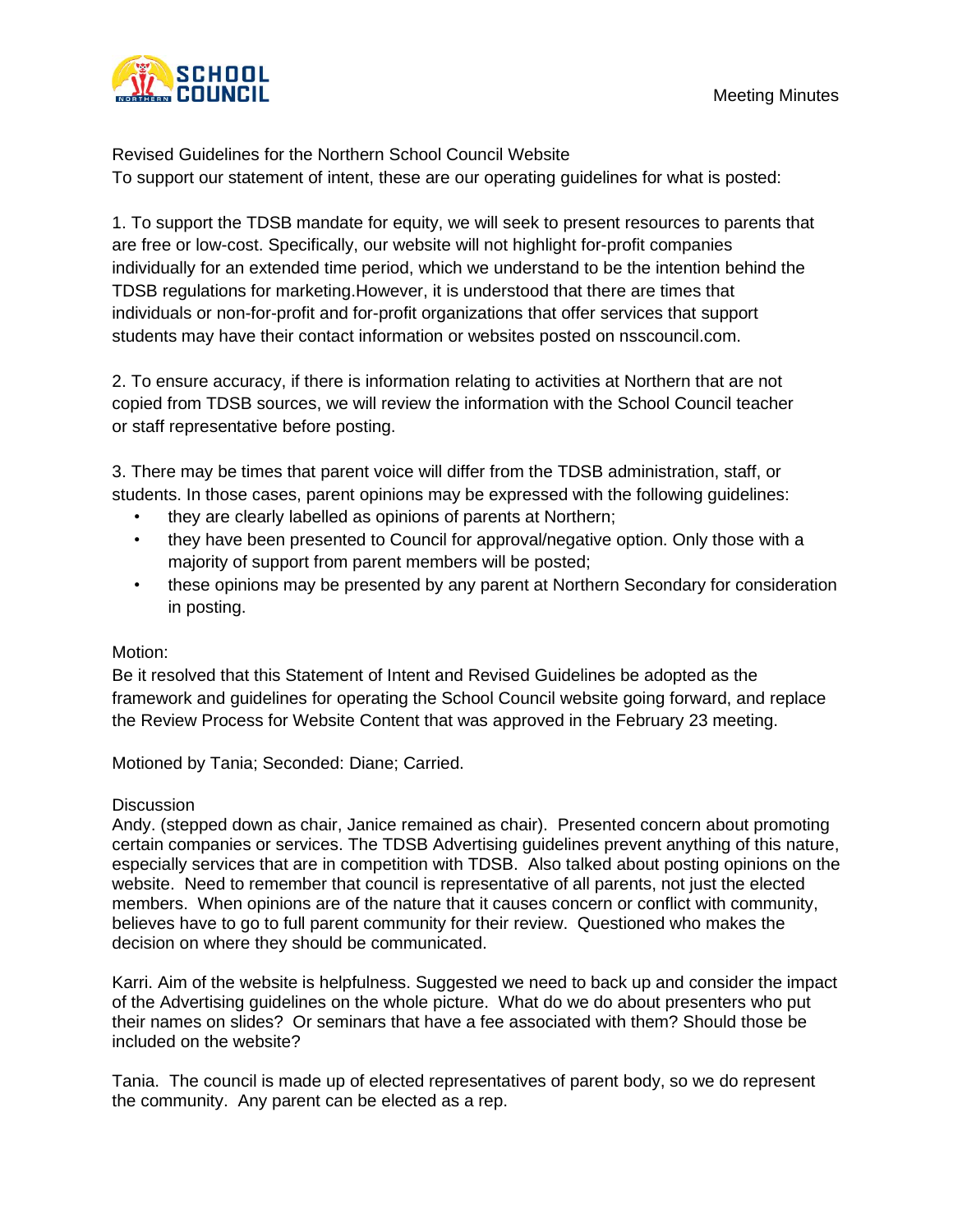

Melissa. Reaching out to the entire parent body is impossible and paralysing. Agree that posting needs to comply to guidelines but we don't want to shut down parent involvement when TDSB and Ministry of Education encourage it.

Janice. (stepped down as chair, Andy returned to chair). Can you share about using the review process brought in last meeting? How did you find it in practice?

Karri. We paused on significantly updating the website, as problems lay in areas of opinion.

Janice. Give us an example of what you mean by opinion.

Karri. Having a place on the website to share information that was previously informally passed on when the council meetings were in person and parents would interact socially. Parents are interested to learn from the experiences that other students/families have had. For example: Great idea to join a sport and a club or have a spare in Grade 11. Would like to be able to collect and share more of these thoughts to help out parents.

Janice. Just re-read the new motion and an area of concern is the statement about the parent voice differing from TDSB and administration. Don't know what that means. My concern is that if it is put in bylaws, it is there for everyone to see. It will live for years as a document in the bylaws.

Karri. The concern is if the subject matter is contentious. Perhaps there is an area of advocacy needed where parents voice does differ from the TDSB. Could that be posted under the banner of opinions, and not under banner of school council?

Janice. Still have concerns on way it is worded. Reads as parent voice that differs from other parties. We have a responsibility to convey info to parent population. Direction to find more information. Not comfortable with this. What is your opinion?

Karri. If only reason for the website is to convey information that is posted elsewhere, then it doesn't have much value. With the previous guidelines, it is hard to include any content that isn't regurgitation.

Janice. Goal of content can be interesting, new. The messaging around having a differing parent voice doesn't speak to collaboration. TDSB website is very clear on advertising. Even if other schools are in contravention, we shouldn't behave that way. We can't put something in our bylaw that is in contravention with TDSB policies.

Tania. Using TDSB policies as direction, we can't even put information on conferences or seminars of interest on website. The intent of revised bylaws is to define and protect the role of Council as being the vehicle for parent voice and helpful information to parents.

Adam. Concerned about point #2. Doesn't want teachers landing in tough spot/compromised position because they feel pressured to give a response. Suggests we have administration involved instead.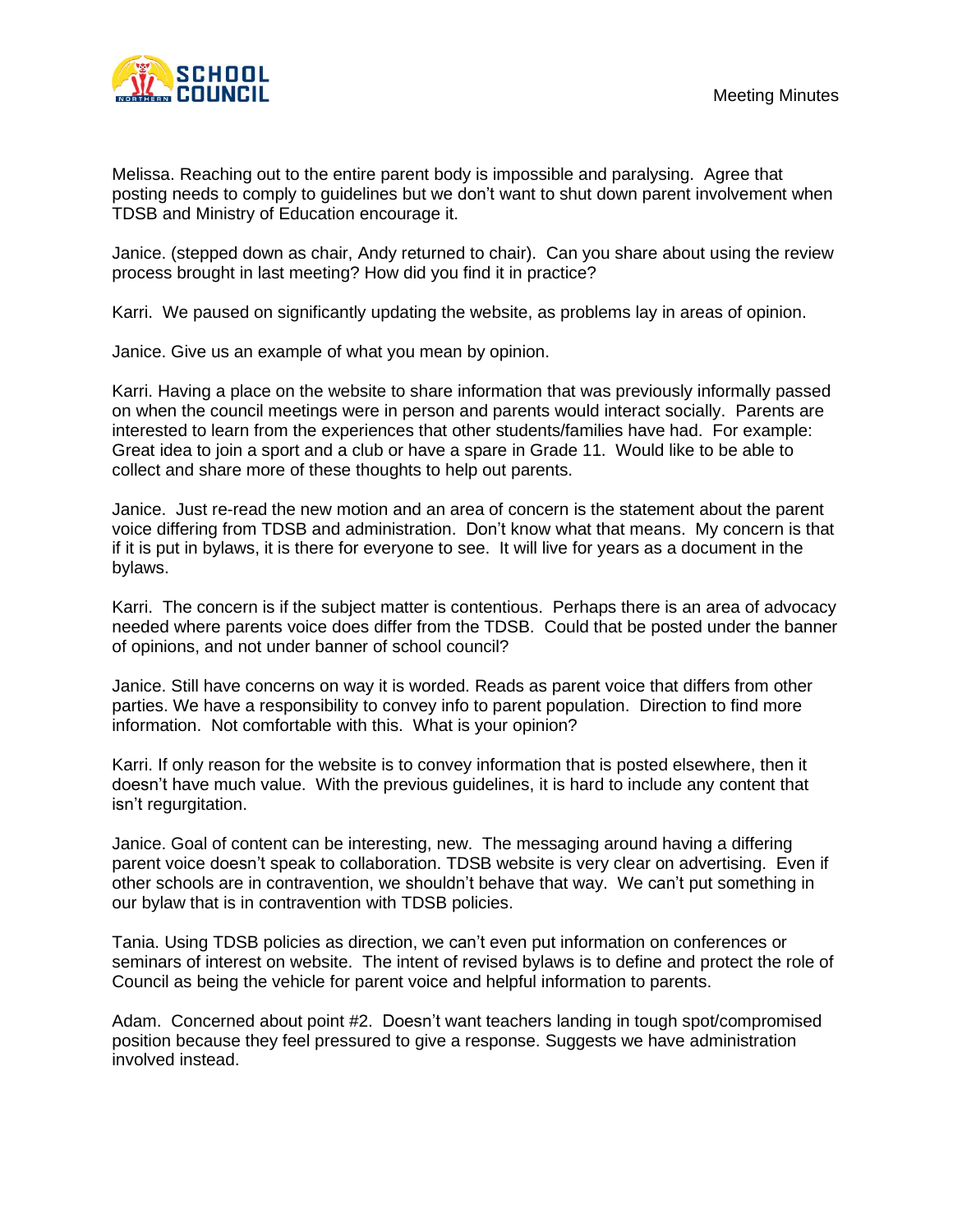

Tania. We included point #2 to make the previous version of the guidelines clearer; didn't think this point added any new direction. Given the time, what are the options to move forward?

Janice. Can withdraw this motion. Or vote on it.

Tania. Ok, let's withdraw motion and suspend the previous guidelines.

Motion to withdraw this motion and suspend previous guidelines: Rhonda. Seconded: Janice. Carried.

Andy. The summary is that both guidelines are suspended. Discussion should continue outside of this meeting.

## **Upcoming Events and Reminders**

Motion to adjourn meeting: Janice; Seconded: Melissa; Carried.

#### **2022 Remaining Meeting Dates**

• Wed May 25